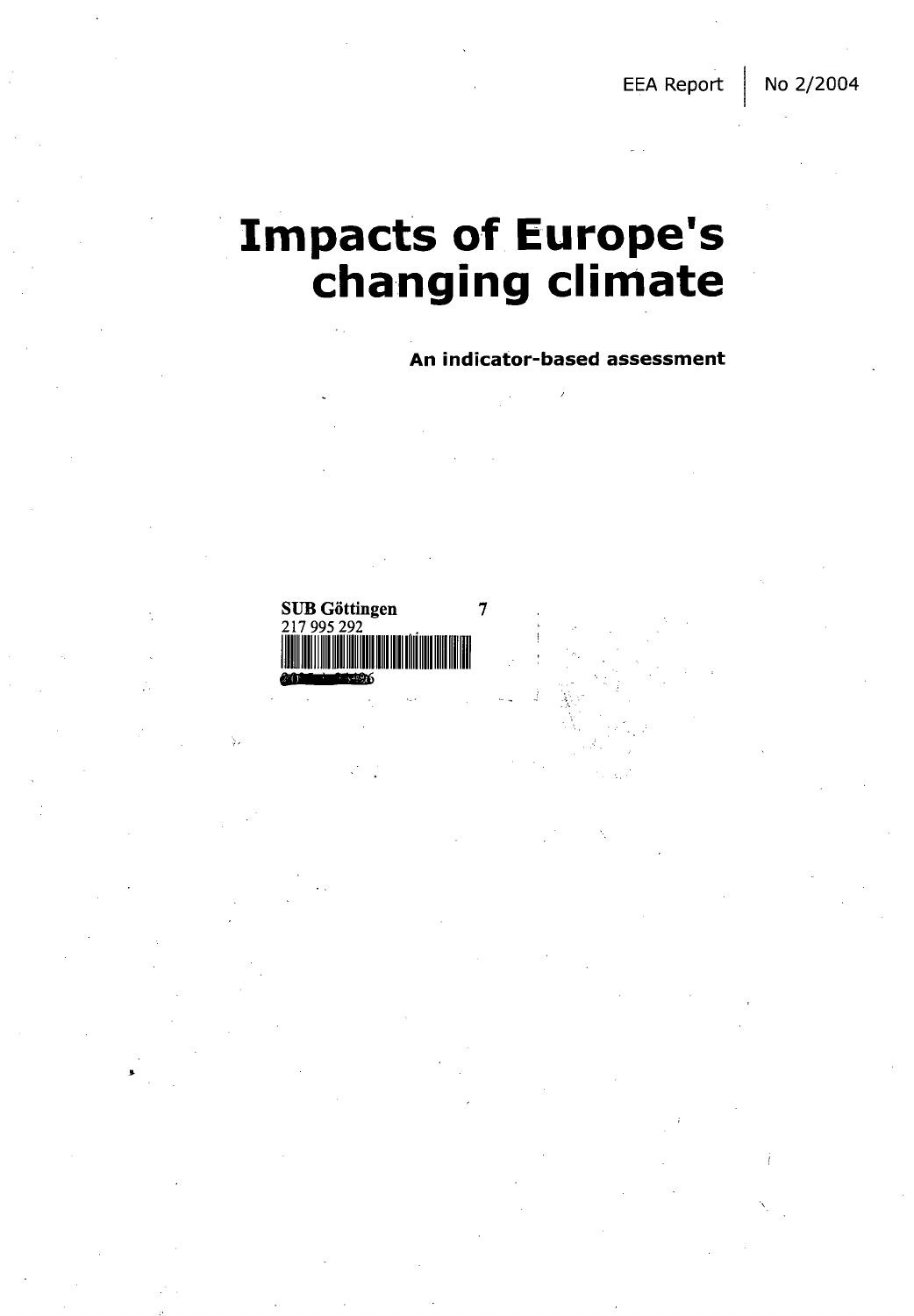## **Contents**

| 1            |                                           |                                                                                                                    |  |
|--------------|-------------------------------------------|--------------------------------------------------------------------------------------------------------------------|--|
| 1.1          |                                           |                                                                                                                    |  |
| 1.2          |                                           |                                                                                                                    |  |
| $\mathbf{2}$ |                                           |                                                                                                                    |  |
| 2.1          |                                           |                                                                                                                    |  |
|              | 2.1.1<br>2.1.2<br>2.1.3                   |                                                                                                                    |  |
| 2.2          |                                           | Climate change policy and sustainable development 14                                                               |  |
|              | 2.2.1<br>$2.2.2+$<br>2.2.3                | Long-term policies and sustainable development 15<br>Climate change and other environmental issues and policies 16 |  |
| 3            |                                           | Climate change impacts in Europe 17                                                                                |  |
| 3.1          |                                           |                                                                                                                    |  |
|              | 3.1.1<br>3.1.2<br>3.1.3<br>3.1.4          | Data and information sources for this report 18                                                                    |  |
| 3.2          |                                           |                                                                                                                    |  |
|              | 3.2.1<br>3.2.2<br>3.2.3<br>3.2.4          | Temperature and precipitation extremes  30                                                                         |  |
| 3.3          |                                           |                                                                                                                    |  |
|              | 3.3.2<br>3.3.3                            |                                                                                                                    |  |
| 3.4          |                                           |                                                                                                                    |  |
|              | 3.4.1<br>3.4.2<br>3.4.3<br>3.4.4          |                                                                                                                    |  |
| 3.5          |                                           | <b>Contractor</b>                                                                                                  |  |
|              | 3.5.1<br>3.5.2<br>3.5.3<br>3.5.4<br>3.5.5 | Plant species distribution in mountain regions  54                                                                 |  |
| 3.6          |                                           |                                                                                                                    |  |
|              | 3.6.1                                     |                                                                                                                    |  |